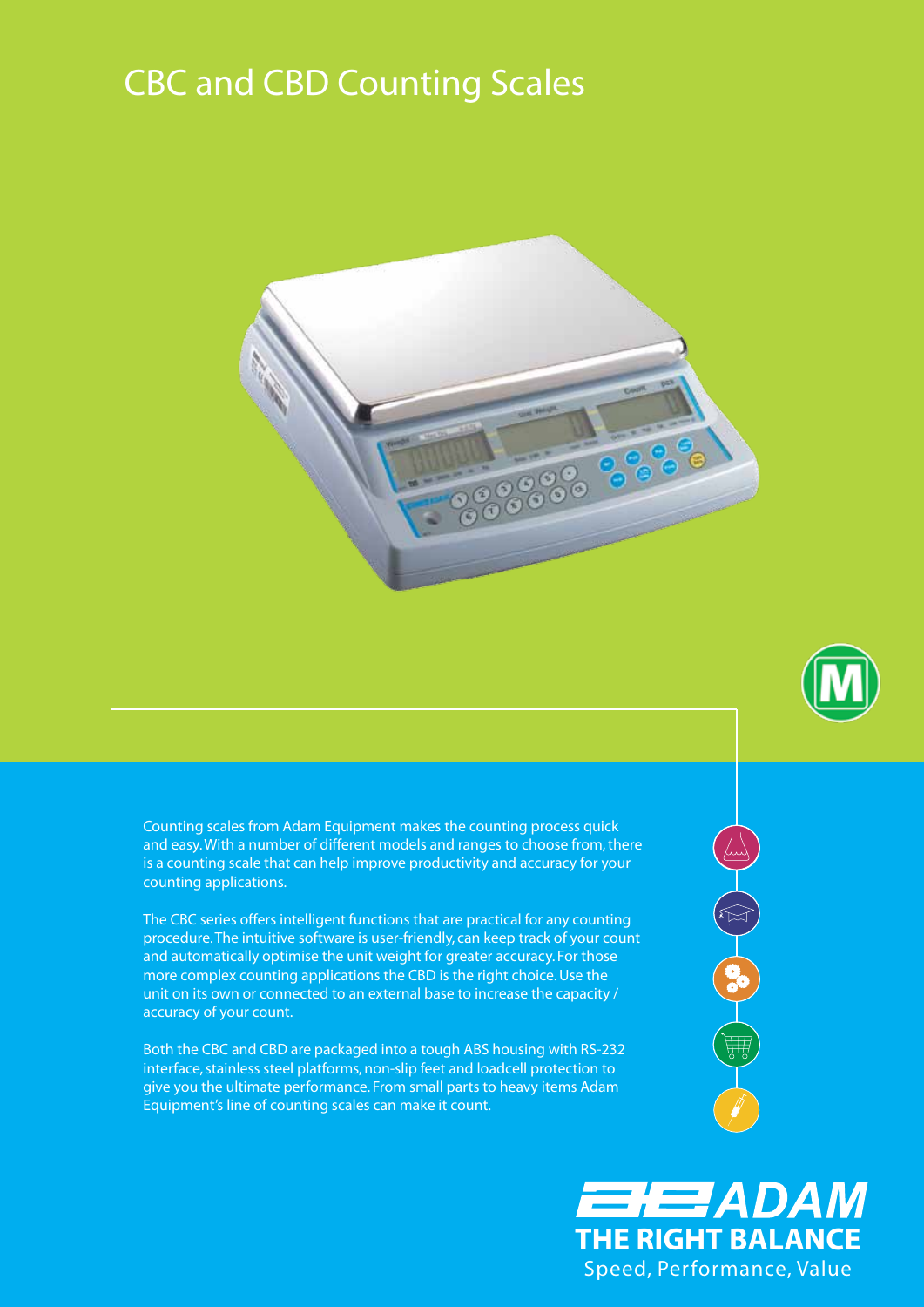# *CBC / CBC-M Series*

#### *CBC / CBC-M Highlights:*

Internal rechargeable battery with up to 90 hours of operation before needing to be recharged allows the scales to be used where the parts are located thus speeding the process and saving you time.

Large backlit LCD displays with 20mm digits clearly show weight, unit weight and count.

Bi-directional RS-232 interface with multi-language text on the print out. Real time clock with date and time aids record keeping to increase productivity.

Colour coded keypad highlights the most used keys. The large numeric numbers are easy to see and have a positive push feel.

Internal counting accuracy gives a higher resolution to count even the smallest parts. Optimisation software automatically adjust the unit weight to give greater accuracy of the count.

CBC-M series are type approved and can be sealed for those applications where you need to have approved scales for selling purposes.



CBC and CBC-M scales are designed to meet most counting applications. When needing an approved scale the CBC-M offers the best value with all of the features needed for counting and weighing. The CBC offers increased capacities / readability selection to count a larger range of parts.

#### **Features**

- Rechargeable battery
- Three backlit LCD displays
- • RS-232 interface
- • Stainless steel pan
- • Adjustable levelling feet
- • Level bubble
- • Memory accumulation
- • Preset tare
- • Full numeric keypad
- • Full range tare
- • Overload protection
- • EC Type Approved

#### **Applications**

- • Weighing
- • Parts counting
- • Count accumulation
- Check counting

## *All of These Adam Counting Scales Include Valuable Features*



Bi-directional RS-232 interface to output the results to a printer or computer



Battery compartment for the internal rechargeable battery with external access when needed



Backlit display shows weight, unit weight and count.

Adam Equipment counting scales are designed to the highest standards to meet your demands. The CBC, CBC-M and CBD scales use high quality loadcells that have been extensively tested and tough ABS cases that will withstand industrial environments, so that you can be assured that inside and out these counting scales will meet your applications head on.

Low profile design with 4 adjustable non-slip feet and level bubble, provide great support, saves counter space and helps improve the readings.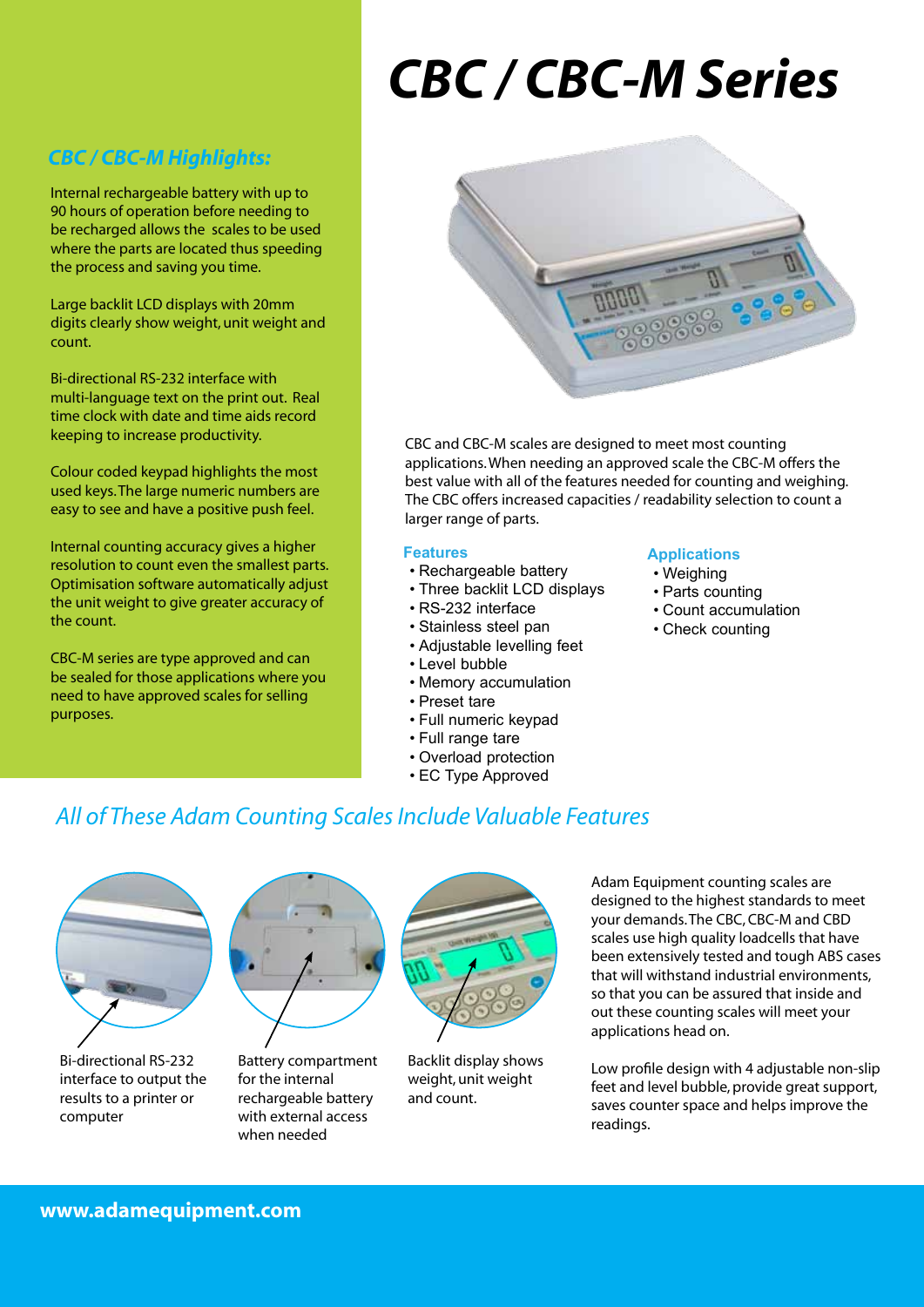# *CBC / CBC-M Series CBD Series*

*Shown with Optional Base*

The CBD offers powerful counting processing in a simple to use and set up scale.

The CBD scales feature a remote scale input that can support external bases with up to 4 loadcells for enhanced counting and weighing functions. Using the second scale you can use the local CBD scale to weigh more accurately, then use the remote base to do a larger count and weight at one time. Or you can set up a remote scale to get a finer increment and use the local scale for the bulk weighing. Either way the CBD gives you the flexibility and control you want so you can count a larger range of parts with one machine and base combination.

#### **Features**

- • Rechargeable battery
- • Second scale port
- 100 PLU memories
- Three backlit LCD displays
- • RS-232 interface
- • Stainless steel pan
- • Adjustable levelling feet
- • Level bubble
- • Memory accumulation
- Preset counting
- • Preset tare
- • Full numeric keypad
- • Full range tare
- • Overload protection
- EC Type Approved

#### **Applications**

- • Weighing
- • Parts counting
- • Count accumulation
- • Batching
- • Check counting
- • Second scale weighing
- • Second scale counting

### *CBD Highlights:*

Backlit LCD displays with 20mm digits show weight, unit weight and count.

100 product look up memories (PLU's) can be set for the most common parts. Save unit weight, tare weight and a description for easy recall or printing. The scale can print a list of PLU's stored in memory.

Expanded bi-directional RS-232 interface can communicate with printers and computers. Data can be sent to the scale to program the PLU's. Set the RS-232 to print continuously, when the print key is pressed or automatically when a new count has been recorded.

Alpha-numeric keys are easy to read and have a positive push feel. Colour coded keypad highlights the most frequently used keys.

For cycle counting or when doing a parts stock check use the pre-set tare - using the full numeric keypad enter a value for a known container, then enter the unit weight and the machine will automatically give you the total count.

Preset count alarm can notify you when a certain count has been reached. Use this feature if you are batching or packing parts to a set quantity.